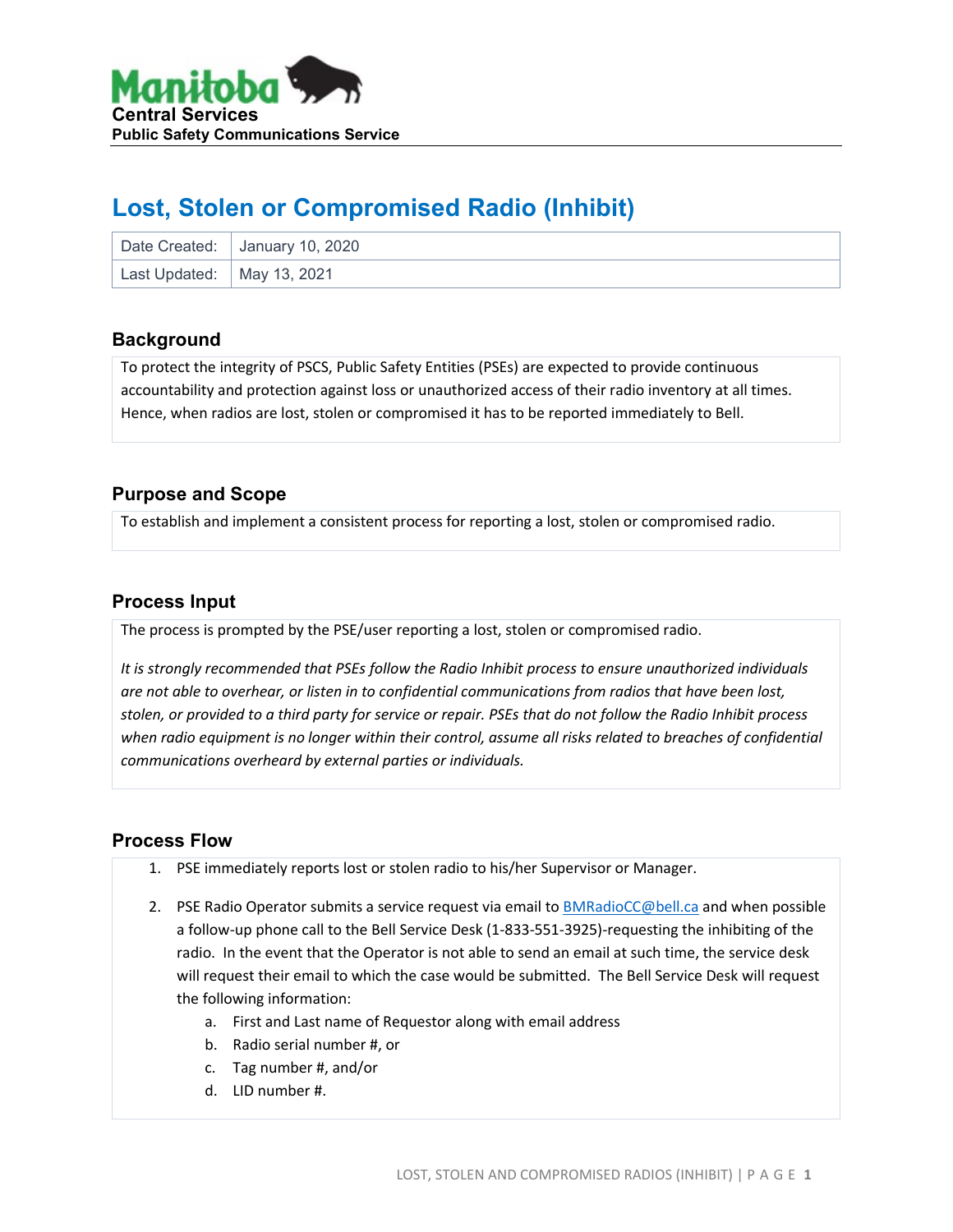\*A *risk has been identified by Bell that an invalid request to inhibit a radio could be provided/requested to Bell in which case a radio could be inhibited from the network causing lost communications to an active radio on the network.*

- 3. Bell Service Desk will create a case and provide the case number to the PSE. The Service Desk will capture the timestamp of the email or time of phone call as start time of the Service Request. (Service Desk will ensure a copy of the email either received or issued is included as an attachment as part of the case).
- 4. Bell Service Desk notifies RKA (RCMP KMF Administrator).
- 5. Bell Service Desk creates a task to the RCAP (Radio Codeplug and Provisioning) team in order to have the radio inhibited from the network.
- 6. Service Desk will phone the RCAP team in order to ensure that the request has been received, and is being treated with the highest level of priority.
- 7. RKA determines if the breach has an immediate or future detrimental impact to communications security.
- 8. RKA advises Bell, on the above, and takes internal corrective action on the KMF.
- 9. RKA confirms to Bell Service Desk when applicable that encryption keys have been deactivated from the network and radio has been assigned to a different profile.
- 10. RCAP completes the radio inhibit and informs Bell Service Desk. Prior to the inhibit being performed, a validation of last time the radio was activated on the network will be captured and included in the notes.
- 11. Service Desk updates the equipment record with the radio updated to a lost state.
- 12. Bell Service Desk notifies the PSE via email response confirming that the radio has been inhibited.
- 13. Bell Service Desk closes the case providing a timestamp as to completion. This will allow monthly reporting capabilities on meeting the 2hrs time limit to having radio inhibits completed.
- 14. Bell recommends that each PSE follow the inhibit process when a vehicle is being brought in for servicing.